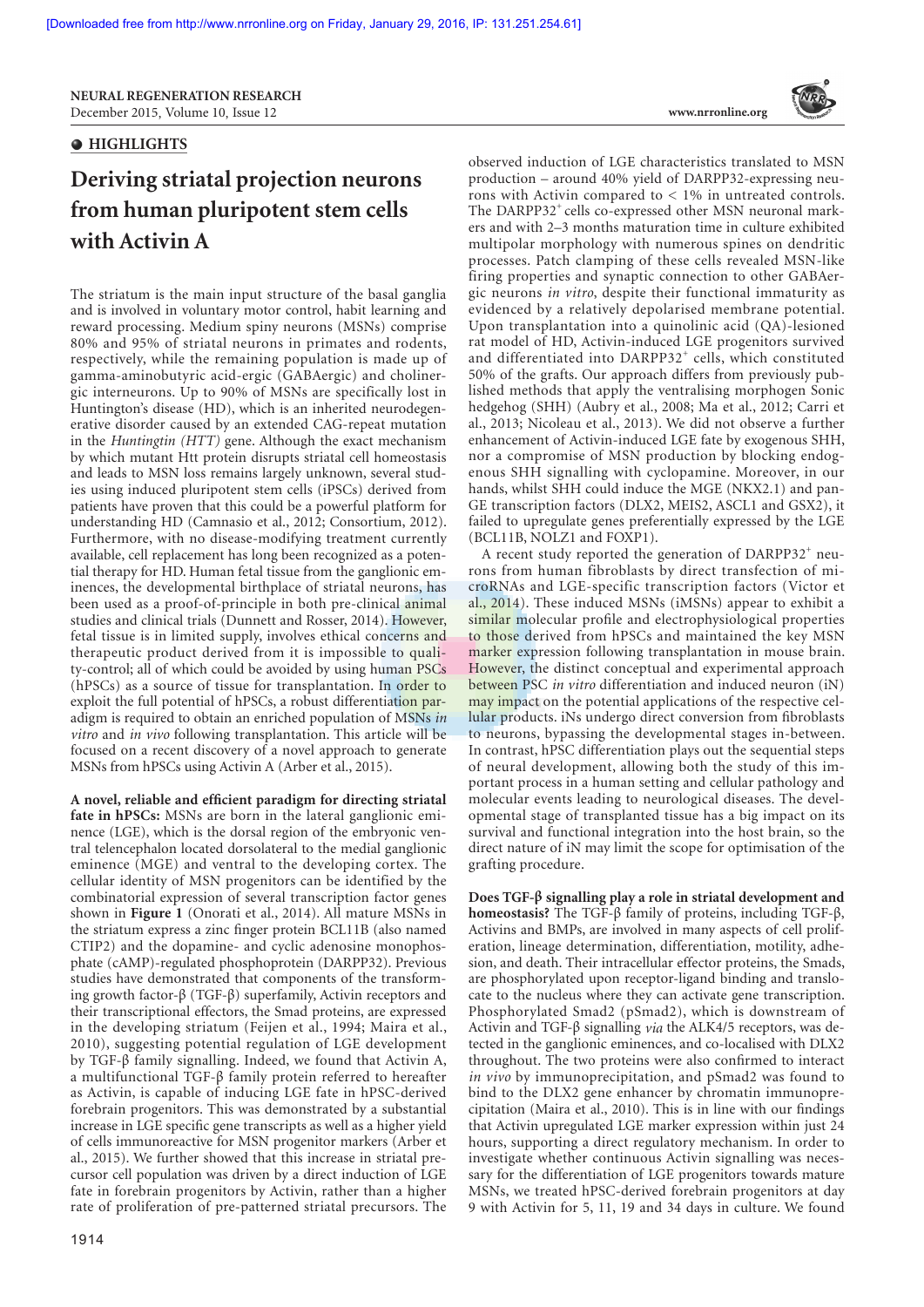## **NEURAL REGENERATION RESEARCH**

December 2015,Volume 10,Issue 12 **www.nrronline.org**





**Figure 1 Schematic representation of a coronal hemisection of the developing telencephalon, showing the gene expression profile of morphologically defined progenitor domains of the cortex and medial (MGE) and lateral ganglionic eminences (LGE).** 

Dorso-ventral patterning of the telencephalon is achieved through gradients of morphogens Sonic hedgehog (SHH) and GLI family zinc finger 3 (GLI3). Genes in italics represent novel striatum-enriched genes discovered by Onorati et al. (2014).

that the maximum yield of DARPP32<sup>+</sup> neurons  $(40\%)$  was achieved after 11 days of exposure to Activin, while the number of BCL11B<sup>+</sup> neurons continued to increase with longer Activin treatment (Arber et al., 2015). In contrast, cultures supplemented with Activin for 5 days produced only half the number of DARPP32<sup>+</sup> neurons and the lowest yield of BCL11B<sup>+</sup> cells. This suggests that there might be a well-defined short developmental window when Activin signalling is essential for normal MSN development. To confirm that this LGE marker upregulation was a result of specific Activin signalling we added a potent ALK4/5 inhibitor, SB431542, and observed a complete elimination of Activin's effects. Activin is known to have pro-survival neurotrophic effects, and was tested as such to improve striatal neuron survival in a QA-induced rat model of HD. Intrastriatal administration of Activin was able to recover a large proportion of the degenerated neurons in the lesioned striatum including MSNs, parvalbuminergic and cholinergic interneurons (Hughes et al., 1999). Similarly, we previously demonstrated that Activin had pro-differentiation effects that were dependent on retinoic acid (RA) signalling (Cambray et al., 2012). While RA has been shown to double the number of DARPP32<sup>+</sup> MSNs generated from cultured primary mouse LGE cells (Toresson et al., 1999), a hPSC differentiation protocol using RA as the sole patterning factor yielded no MSN-like cells, rather inducing a GABAergic interneuron fate (Chatzi et al., 2011). Together, these data suggest that Activin may be functioning *via* multiple mechanisms to induce MSN fate in hPSCs, highlighting a possible physiological role of TGF-β signalling in striatal development and homeostasis that warrants further investigation.

**Might BCL11B be an effector of Activin A-induced striatal fate?** We consider BCL11B the likely key mediator down-stream of Activin-Smad signalling. BCL11B is expressed by all nascent and mature MSNs but is excluded from striatal interneurons. Loss of BCL11B leads to reduced expression levels of DARPP32 and other MSN markers and disrupted patch-matrix organiza-

tion of the striatum with heterotopic cellular aggregates (Arlotta et al., 2008), demonstrating a requirement for BCL11B in MSN development and the establishment of the striatal architecture. In the induced neuron study, BCL11B was the only LGE transcription factor tested that was able to produce DARPP32-expressing MSNs in conjunction with the neural inducing microRNAs (Victor et al., 2014). Indeed, we found that BCL11B is the first LGE transcription factor gene to be robustly induced upon Activin treatment. The increased levels of BCL11B transcript can be detected as early as 12 hours post-treatment (8 fold) and continue to further increase with prolonged exposure to Activin (Arber et al., 2015). Such rapid upregulation of BCL11B strongly suggests a direct mechanism by which Activin targets BCL11B transcription, potentially *via* phosphorylation of Smad2. Interestingly, loss of BCL11B did not have an effect on the birth of MSN progenitors in mice but rather severely impeded their postmitotic maturation and connectivity (Arlotta et al., 2008). This suggests that Activin may have other direct targets in the developing LGE, either together with or upstream of BCL11B, to specify MSN progenitor fate. One such target could be a closely related transcription factor BCL11A, which shares a high degree of homology with BCL11B and is also strongly expressed in the developing striatum. Indeed, BCL11A expression was found to be upregulated in the BCL11B-mutant striatum, which may have had a compensatory effect, resulting in a milder phenotype. Furthermore, both transcription factors are sequence-specific DNA binding proteins that act primarily as transcriptional repressors, either independently or by interacting with chicken ovalbumin upstream promoter transcription factor (COUP-TF) family members (Avram et al., 2000, 2002). BCL11B consensus binding sites have been identified in the 5' UTR of DARPP32 and FOXP1 genes (Arlotta et al., 2008; Tang et al., 2011), while a COUP-TF1 consensus binding site has been identified within the first intron of DARPP32 (Arlotta et al., 2008). It would be interesting to demonstrate direct binding of these transcription factors to DARPP32 and potentially other